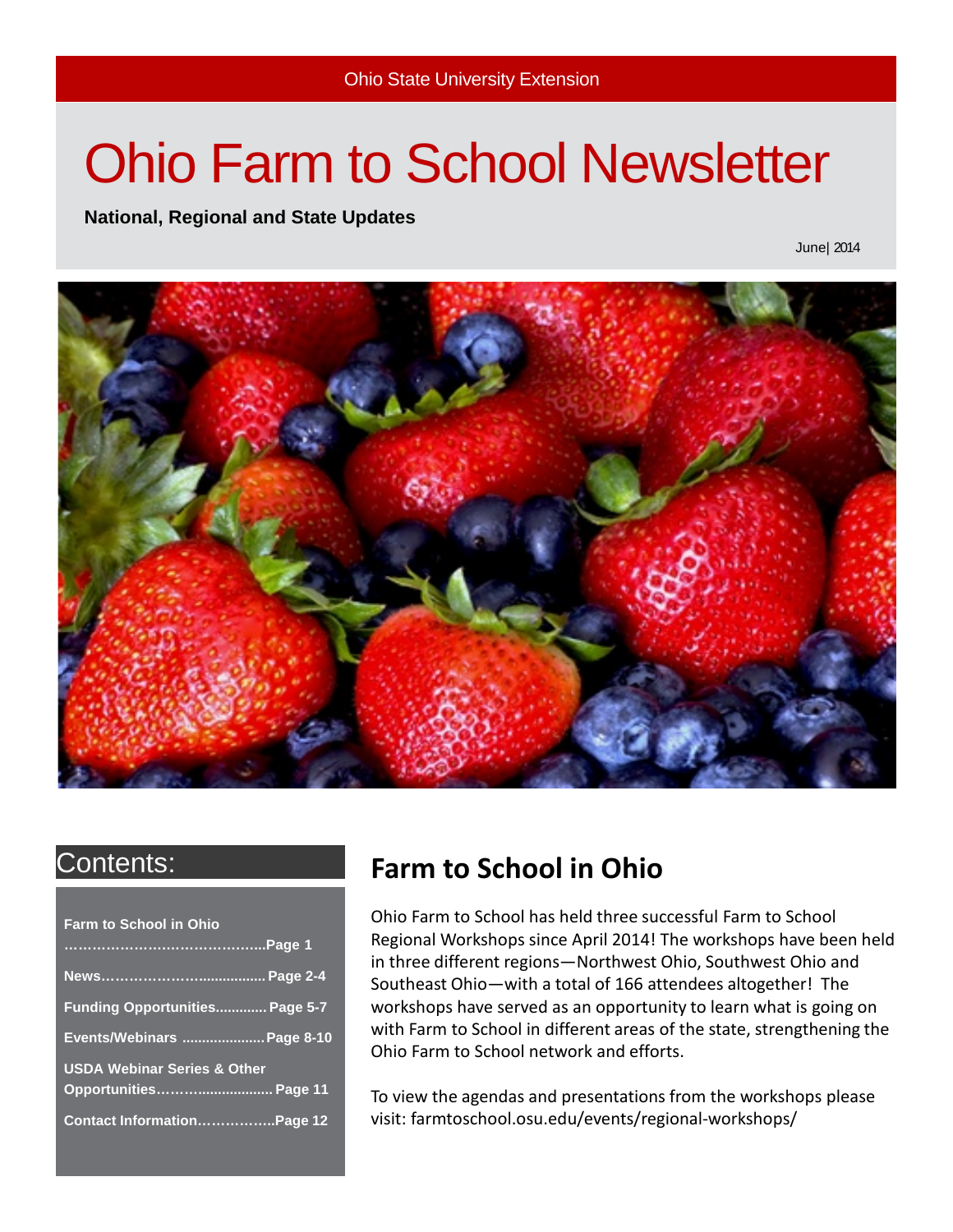### **News**

### State, Regional and National

#### **2014 Ohio Farm to School Regional Workshops Announced!**

There will be six regional Farm to School workshops through 2014 in Ohio. Regions covered include: Northwest, Southwest, Southeast, Northeast, Central and Cleveland-Cuyahoga area.

#### **Goal**

Increase capacity of local communities to provide locally produced foods in schools.

#### **Objectives**

Through discussion and written materials, participants will:

- Develop an awareness of current practices in Farm to School—the benefits and opportunities for Farm to School programs & the processes and procedures of implementing a Farm to School program.
- Identify purchasing and marketing processes and other procurement methods that apply directly to Farm to School.
- Identify the three C's of Farm to School —Classroom, Cafeteria, Community—and ways producers and schools can increase involvement in each area.
- Recognize how Farm to School functions regionally and unique ways to connect with the local food system.
- Gain resources and strategies for connecting local producers with local school food service.
- Identify and use direct marketing tools to develop networks for procuring and supplying local foods.
- Identify food safety practices and guidelines that apply to using local foods in school food service and minimal standards producers need to meet regarding food safety.

#### **Workshop Sessions**

What's happening with Farm to School? Purchasing Local Foods for Schools Food Safety Making Connections with Local Producers The Education Connection

#### **Workshop Locations and Information:**

| <b>Region</b> | <b>Date</b> | <b>Location</b> | Venue                   |
|---------------|-------------|-----------------|-------------------------|
| Northeast     | 09/26/14    | Canton          | <b>Walsh University</b> |
| Central       | 10/24/14    | Columbus        | Ohio 4-H Center         |

#### **For more information please visit the Ohio Farm to School website.**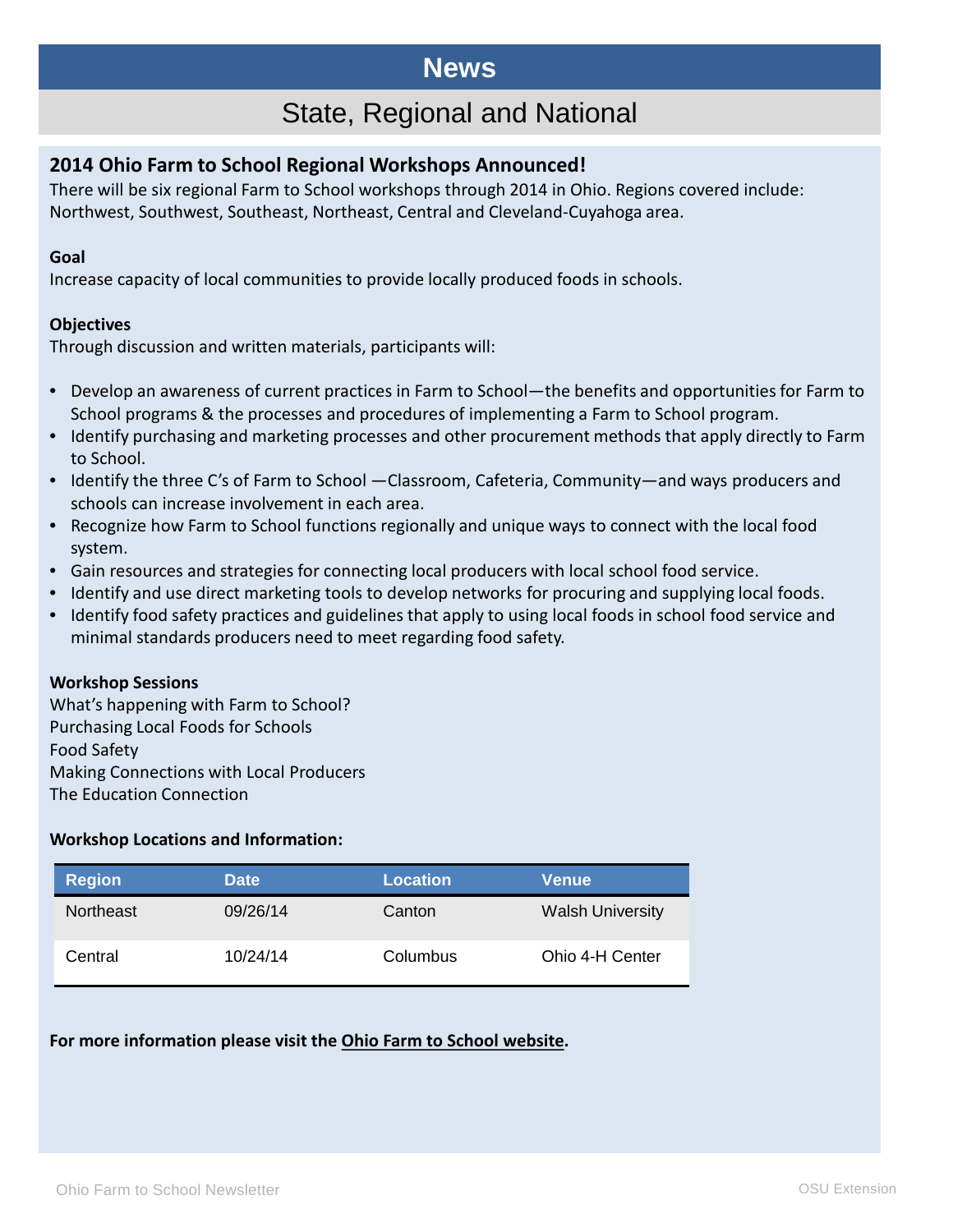### **News & Resources**

### State, Regional and National

#### **Updated Farm to Preschool Resources from the National Farm to School Network**

Fact Sheets:

o **Getting started with F2P:** [http://www.farmtoschool.org/resources-main/getting-started-with-farm-to](http://www.farmtoschool.org/resources-main/getting-started-with-farm-to-preschool)preschool

o **Local Procurement for Child Care Centers:** [http://www.farmtoschool.org/resources-main/local](http://www.farmtoschool.org/resources-main/local-procurement-for-child-care-centers)procurement-for-child-care-centers

o **Local Procurement for Family Child Care Providers:** [http://www.farmtoschool.org/resources-main/local](http://www.farmtoschool.org/resources-main/local-procurement-for-family-child-care-providers)procurement-for-family-child-care-providers

Peer-Leader Trainings:

o **Experiential Education in Farm to Preschool:** [http://www.farmtoschool.org/resources-main/training](http://www.farmtoschool.org/resources-main/training-template-experiential-education-in-farm-to-preschool)template-experiential-education-in-farm-to-preschool

o **Farm to Preschool and Family Engagement:** [http://www.farmtoschool.org/resources-main/training](http://www.farmtoschool.org/resources-main/training-template-farm-to-preschool-and-family-engagement)template-farm-to-preschool-and-family-engagement

In addition, all presentations and materials from the **"Farm to Preschool" workshop track at the 7th National Farm to Cafeteria Conference** can be downloaded here: http://www.farmtoschool.org/resources[main/farm-to-cafeteria-conference-resources-workshop-track-10](http://www.farmtoschool.org/resources-main/farm-to-cafeteria-conference-resources-workshop-track-10)

#### **"Raise Your Hand" and Sign Up for the Ohio School Breakfast Challenge!**

It's not too early to begin planning for next school year's breakfast program. In fact, summer is a great time to enlist the help of key school players and set up a game plan to tackle breakfast! [Sign up](http://www2.actionforhealthykids.org/e/21152/2014-06-11/92g7z/96943727) now for the SY 2014-15 **Ohio School Breakfast Challenge** and [get implementation resources, ideas and tips.](http://www2.actionforhealthykids.org/e/21152/2014-06-11/92g7z/96943727) Schools that use proven strategies to increase their breakfast participation will be recognized as a *"Breakfast Rising Star"* or *"Breakfast All-Star."* Don't miss out on this fantastic chance for your school to be recognized! Follow #OHSBC on twitter for the all the latest info about the challenge.

#### *Give 'em breakfast. Give 'em a boost.*

*American Dairy Association Mideast, Children's Hunger Alliance, Ohio Action for Healthy Kids and the Ohio School Nutrition Association are proud sponsors of the Ohio School Breakfast Challenge.*

#### **Breakfast Grants --Available for OH Schools**

There are still breakfast grants available in Ohio from AFHK!! Don't miss out on the opportunity for additional funding to help your school meet the challenge. [Visit the grant website](http://www2.actionforhealthykids.org/e/21152/resources-school-grants/92g82/96943727) for more info and to apply. Email [Kristen O'Connor, OH State Coordinator,](mailto:koconnor@actionforhealthykids.org) at with any questions.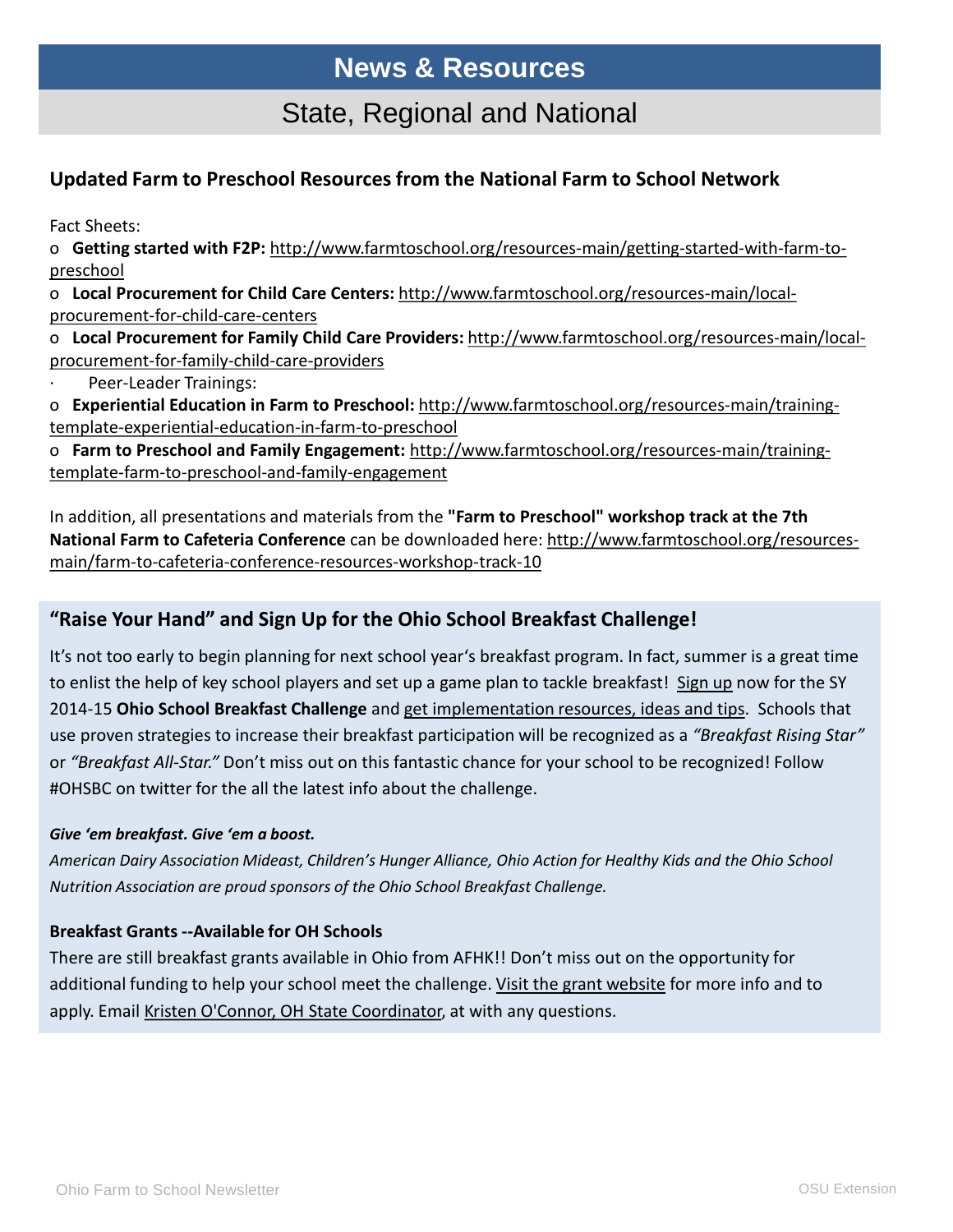### **News & Resources**

### State, Regional and National

#### **Get Involved! AFHK's Get in the Action Center**

The *Get in the Action Center* gives people an opportunity to get involved in their own communities, creating the kinds of healthy changes in schools that make it possible for kids to be physically active and to eat nutritious food every day. [Sign up to be a volunteer,](http://www2.actionforhealthykids.org/e/21152/ntent-CMSId-a0UE000000027HgMAI/92g88/96943727) and we can match you with events and activities that are suitable to your interests!

Additionally, if your school or organization has events that need volunteers, AFHK can register your event and assist your volunteer recruitment efforts. Examples of events are summer feeding programs, health fairs, school meal volunteers, 5k or fitness days, etc. [Contact Kristen](mailto:koconnor@actionforhealthykids.org) if you have an event that needs volunteers!

#### **Consider "Time for 10" for the 2014-15 School Year**

Ohio First Lady Karen Kasich and Nationwide Children's Hospital teamed up to develop a program designed to increase physical activity in the classroom. The program consists of 5, 10 minute videos that guide K-5 classrooms through different activities performed right at the students' desks. The videos can be played through a DVD (free of charge) or accessed online. For more information about this program, to request a DVD, or to watch the videos [click here.](http://www2.actionforhealthykids.org/e/21152/time-for-10-videos/92g8b/96943727) More info coming in our "Back to School" newsletter.

#### **New National Association of School Board Resource on Working with Schools**

NASBE's newly updated *[How Schools Work and How to Work with Schools](http://nasbe.us1.list-manage1.com/track/click?u=7e36539e7ac7c6e6ffbb95b94&id=29cd805608&e=64af96af5f)* is intended to assist anyone who would like to work more closely with various facets of the education system to improve the health, safety, and well-being of children and youth in schools. It aims to help persons from different backgrounds, occupations, and training to better navigate the complex web of the education system.

#### DOWNLOAD your copy of *[How Schools Work and How to Work with Schools](http://nasbe.us1.list-manage.com/track/click?u=7e36539e7ac7c6e6ffbb95b94&id=a5a19997e8&e=64af96af5f)* today!

#### **New Michigan State University Resource on Local Food Movement**

The Michigan State University Center for Regional Food Systems has recently released *The Local Food Movement: Setting the State for Good Food*, now [available on the CRFS website.](http://foodsystems.msu.edu/resources/local-food-movement-setting-the-stage) This publication provides history on the local food movement in the United States and its link to "good food" – food that is healthy, affordable, fair, and green – within the contexts of food access and health, food justice and sovereignty, the environment, and racial equity. The publication also contains a stand-alone timeline highlighting a sampling of events, policies, and statistics over the past 70 years that chronicle the growth of local food in the U.S. through the lens of the four elements of good food.

The publication and timeline are available at [http://foodsystems.msu.edu/resources/local-food-movement](http://foodsystems.msu.edu/resources/local-food-movement-setting-the-stage)setting-the-stage.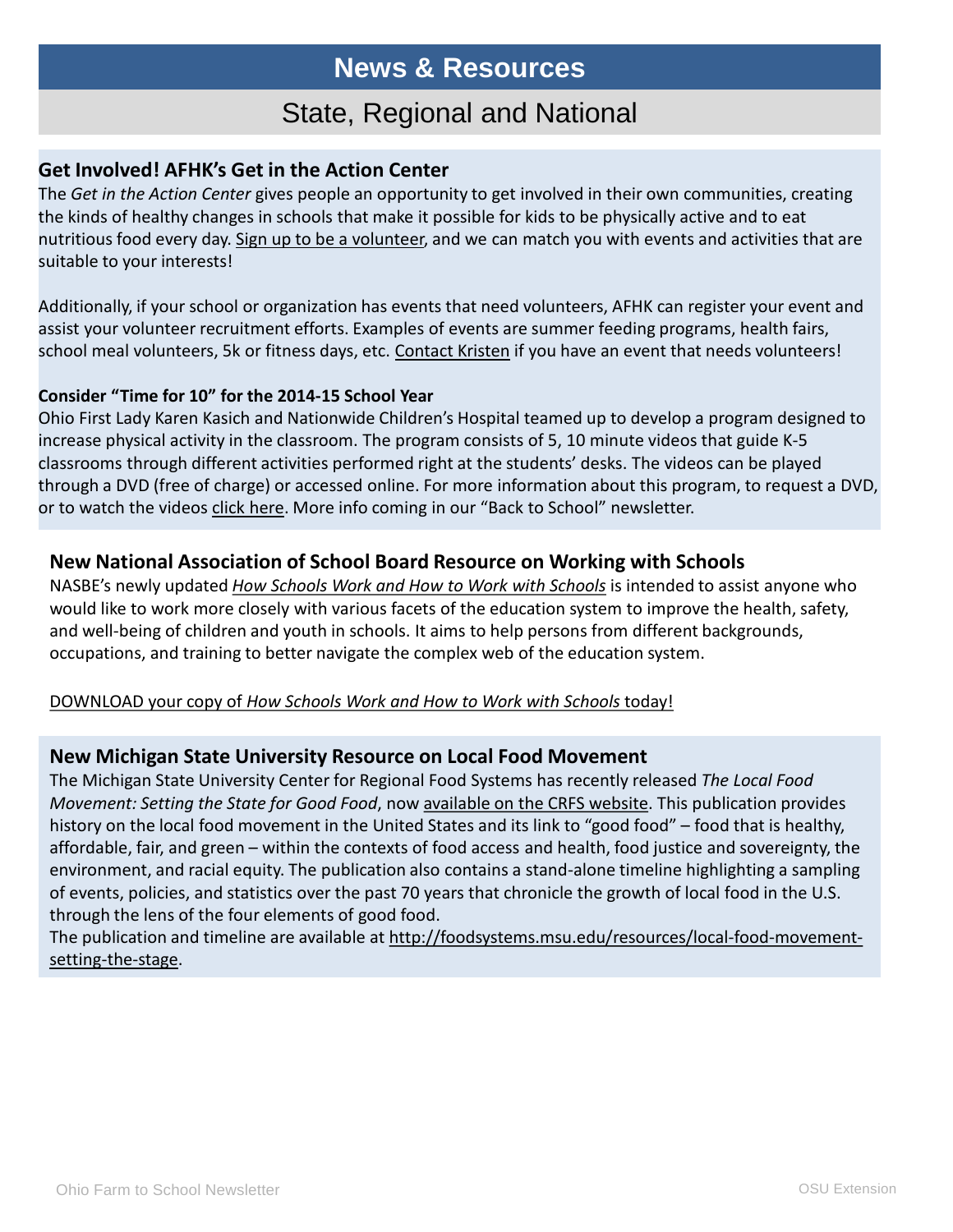#### **CDC Grant Opportunities**

CDC is announcing the availability of new Funding Opportunity Announcements (FOAs) to advance the nation's chronic disease prevention and health promotion efforts.

· **(DP14-1417) [Partnership to Improve Community Health](http://www.cdc.gov/chronicdisease/about/PICH/)**

Partnerships to Improve Community Health (PICH) will fund and support a new 3-year, \$50 million/year initiative to improve health and reduce the burden of chronic diseases through evidence- and practicebased strategies to create or strengthen healthy environments that make it easier for people to make healthy choices and take charge of their health.

· **DP14-1418) [National Implementation and Dissemination for Chronic Disease Prevention](http://www.cdc.gov/chronicdisease/about%20/PICHORGS/)** This 3-year, \$10 million/year initiative will support four to eight national organizations and their chapters/affiliates in building and strengthening community infrastructure to implement population-based strategies to improve the health of communities

· **(DP14-1419PPHF14) [Racial and Ethnic Approaches to Community Health \(REACH\)](http://www.cdc.gov/chronicdisease/about/reach/index.htm)** Racial and Ethnic Approaches to Community Health, or REACH, focuses on racial and ethnic communities experiencing health disparities. This 3-year, \$35 million/year project will support policy, system, and environmental improvements in those communities to improve health and reduce health disparities

· **(DP14-1422) [State and Local Public Health Actions to Prevent Obesity, Diabetes and Heart Disease](http://www.cdc.gov/chronicdisease/about/statelocalpubhealthactions-prevcd/index.htm)** State and Local Public Health Actions a new 4-year, \$70 million/year program that builds on efforts initiated in 2013, intensifies work in 18 to 22 state and large city health departments to prevent obesity, diabetes, heart disease, and stroke and reduce health disparities among adults through a combination of community and health system intervention

· **(DP14-1421PPHF14): [A Comprehensive Approach to Good Health and Wellness in Indian Country](http://www.cdc.gov/chronicdisease/about/tribalhealthwellness/index.htm)** This 5-year, \$14 million/year initiative aims to prevent heart disease, diabetes, stroke, and associated risk factors in American Indian tribes and Alaskan Native villages through a holistic approach to population health and wellness.

#### **[Department of Health and Human Service: Healthy Food Financing Initiative](http://sustainableagriculture.net/blog/hffi-funding-opportunity/)**

[U.S. Department of Health and Human Services \(HHS\) released a](http://www.acf.hhs.gov/grants/open/foa/files/HHS-2014-ACF-OCS-EE-0819_0.pdf) Funding Opportunity Announcement (FOA) for fiscal year (FY) 2014 for Community Development Corporations (CDCs) under the Healthy Food Financing Initiative (HFFI).For organizations who aren't CDCs, partnering with one could make these funds accessible. A total of \$9.5 million is available, with a maximum award amount of \$800,000. No match is required for this grant program. Examples of OCS HFFI-funded projects include financing the construction of grocery stores, providing direct assistance to farmers, supporting urban and rural farmers markets and retail markets, expanding existing food distribution businesses, and supporting food business entrepreneurs. **The deadline to apply is July 21, 2014.**

#### **[Captain Planet Foundation Offers Grants for Hands-On Environmental Education Activities](http://alerts.foundationcenter.org/wf/click?upn=EtzAQyAf-2BGfyMNv7OFOFLJc3FOJehlmWSIhH7CrjKBBzUNLZC-2BMVLJB2wGlSk1uZLivShZ0fAOT4-2FvIFz-2FVZeMEM-2B4WZg679Az0VQavVP1ih-2BeCpjizEDmrbj0AP8MbVXJ11Tx4H7T1kuZRHKGidq-2BIxxDsQfvfhfOLS1nYMeEbXZK6YFNY2s5UGccefCih-2B_3AYNyyX-2B0gAl-2FJAvuzlJFkbvMLEkKBc-2Fi3I-2BSNu7PBBTA7VNWWjBtqOa42mAsLIKK2k8L5qZFv-2BTM0mHDjolGg4NTtqpJzxjElvb-2F-2BKy-2B5YRthWagVLdoJdKBOeuA96q1HIeJpHo8Rbet-2BqghGedSFb3HqwhflrNIzyUSjGtm2IfJ-2FhtGc8-2Fc5sC-2BzY6lecxq6VnOh2wnZzrP1eZZBZAAkq3yirAqwCoK0GmCsJ) DEADLINE: SEPTEMBER 30, 2014**

Grants of up \$2,500 will be awarded to support high-quality educational programs that enable children and youth to understand and appreciate our world through hands-on learning projects that improve the environment in their schools and communities....

**[MORE](http://alerts.foundationcenter.org/wf/click?upn=EtzAQyAf-2BGfyMNv7OFOFLJc3FOJehlmWSIhH7CrjKBBzUNLZC-2BMVLJB2wGlSk1uZLivShZ0fAOT4-2FvIFz-2FVZeMEM-2B4WZg679Az0VQavVP1ih-2BeCpjizEDmrbj0AP8MbVXJ11Tx4H7T1kuZRHKGidq-2BIxxDsQfvfhfOLS1nYMeEbXZK6YFNY2s5UGccefCih-2B_3AYNyyX-2B0gAl-2FJAvuzlJFkbvMLEkKBc-2Fi3I-2BSNu7PBBTA7VNWWjBtqOa42mAsLIKK2k8L5qZFv-2BTM0mHDjolGn1b9HN2YKKgOmASSPipYLwS19NQ-2Bv9YFlGttKouAd4HPqCTZy-2Bsty3qlvzkEKu5lv7FHXfsPzfQ86VzfqtSFKJNfn-2BAKwyYJxSkgpTUFJPrJP1XhfCgvj9D6el3KIckGSzIiD6x9IrbkNFoCiqoJztQBR2) »**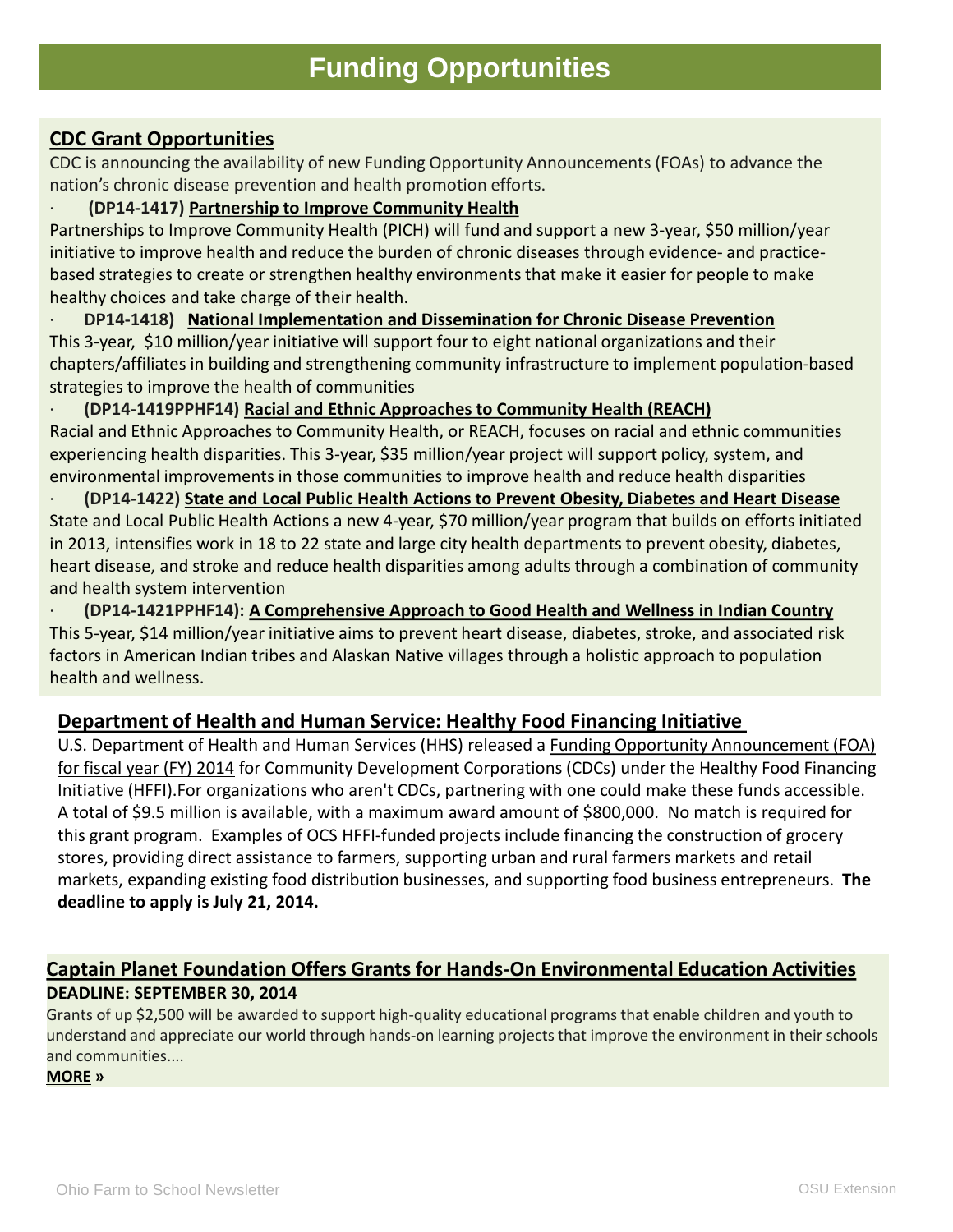#### **Apply for the Baxter equipment for education grant**

The School Nutrition Foundation is now accepting applications for the Baxter Equipment for Education Grant! Through a competitive grant process, Baxter Manufacturing will award one (1) OV310 Mini Rotating Rack Convection Oven [\(electric](http://r.smartbrief.com/resp/fOrIClvqrbCDstpiCidmzrCicNyRVy) or [gas\)](http://r.smartbrief.com/resp/fOrIClvqrbCDstpjCidmzrCicNKKib) to a school district in need of improving its school meal kitchen facilities. The award will also include: a stand base, a 2-year parts & labor warranty, delivery and installation by Hobart Service, and training/demonstration with sales representative. [Learn more.](http://r.smartbrief.com/resp/fOrIClvqrbCDstpmCidmzrCicNNUNr)

#### **[NEW FUNDS AVAILABLE TO SUPPORT RURAL ECONOMIC DEVELOPMENT](http://sustainableagriculture.net/blog/rmap-funds-available-may-2014/)**

On Tuesday, May 20th, the U.S. Department of Agriculture (USDA) announced in the Federal Register a Notice of Funding Available (NOFA) [totaling approximately \\$25.5 million for the Rural Microentrepreneur](http://www.gpo.gov/fdsys/pkg/FR-2014-05-20/pdf/2014-11447.pdf) Assistance Program (RMAP) for fiscal year 2014. Of this amount, USDA expects to make approximately \$1.5 million available for microlender technical assistance grants and \$24 million available for loans. The anticipated award announcement date is September 1, 2014. According to the NOFA, MDOs may borrow a minimum of \$50,000 and a maximum of \$500,000.

#### **USDA Local Food Promotion Program (LFPP)**

#### *Application due date: June 20*

LFPP offers grant funds with a 25% match to support the development and expansion of local and regional food business enterprises to increase domestic consumption of, and access to, locally and regionally produced agricultural products, and to develop new market opportunities for farm and ranch operations serving local markets. Two types of project applications are accepted under LFPP—planning grants and implementation grants. Applicants can apply for either but will receive only one type of grant in the same grant cycle. Check out the RFA and more information on [the program website,](http://wallacecenter.us1.list-manage.com/track/click?u=f6e853d37c1ed4db967a79125&id=4c16cc9fac&e=5b7ed93040) and listen to the informational [webinar.](http://wallacecenter.us1.list-manage2.com/track/click?u=f6e853d37c1ed4db967a79125&id=1785b98e51&e=5b7ed93040)

#### **The Aetna Foundation Regional Grants Program – GoLocal: Cultivating Healthy**

**Communities –** funds community wellness initiatives aligned with our Healthy Eating and Active Living focus area in our designated funding locations. Grants will support local initiatives that promote eating fresh fruits and vegetables and being physically active, which can help to prevent obesity and many chronic health conditions. Grants will target underserved, low-income and minority communities where healthy food can be difficult to buy, and where social and environmental factors may limit people's ability to be physically active.

#### **Grant Application Dates**

#### **Cycle 2: June 16 to July 30, 2014, 5:00 pm EDT**

#### **How to Apply**

- Learn more about our [Regional Grants Proposal Guidelines and Review Process](http://www.aetna-foundation.org/foundation/apply-for-a-grant/regional-grants/regional-grants-application-guidelines.html)
- Review the Foundation's General Funding Guidelines
- If you meet our guidelines, review these [step-by-step instructions \(](http://www.aetna-foundation.org/foundation/assets/documents/regional-grant-application-instructions.pdf)PDF)
- Follow this link to [Apply for a Grant](https://www.foundationconnect.org/grantsmanager/Pages/V3/Portal/eligibilityquiz.aspx?OrgID=00DA0000000APsi&QuizID=a0LA000000FhDxm&lang=en) using the online grant application portal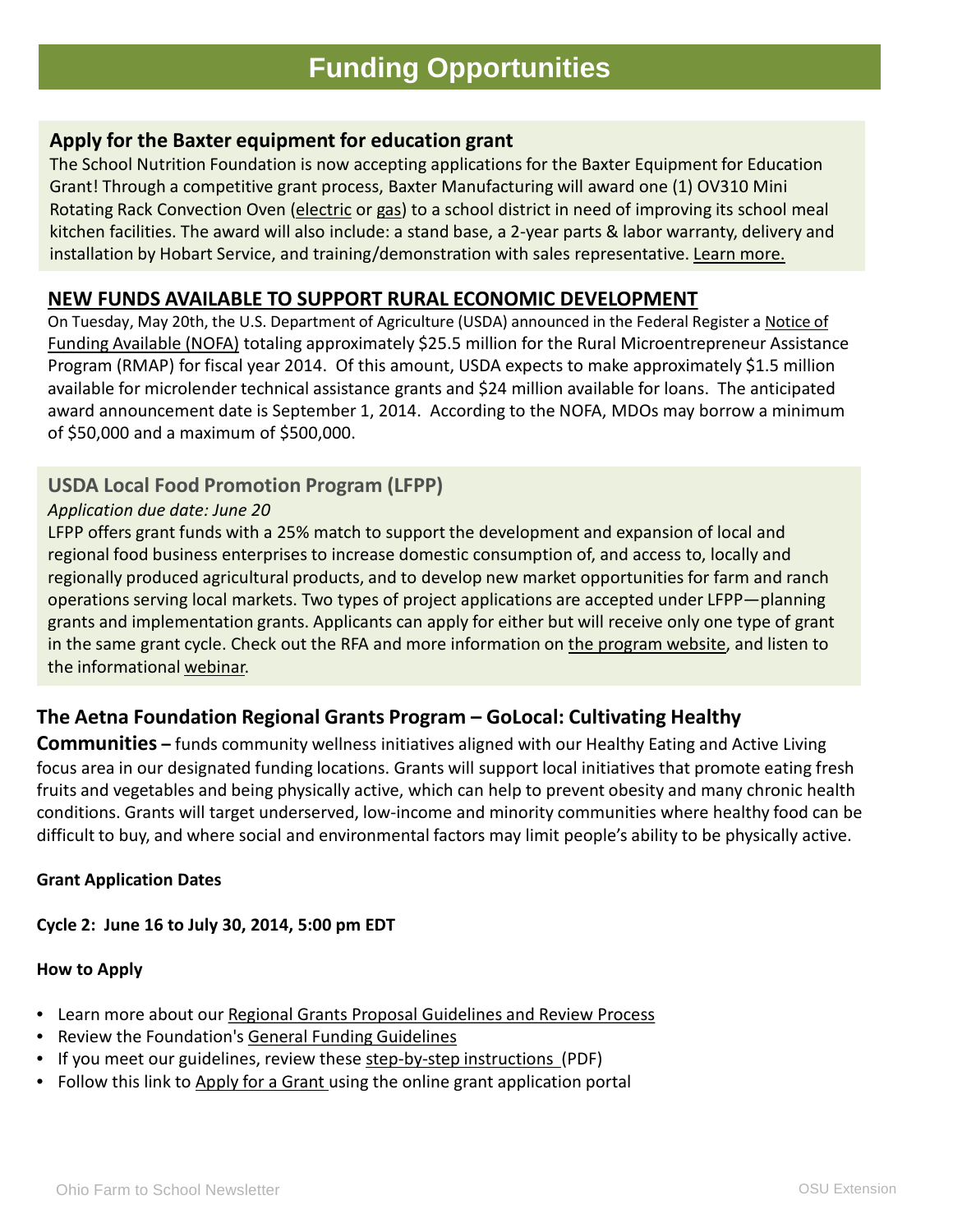### **Funding Opportunities**

#### **Fruit Tree Planting Foundation - Orchard Donations**

The Fruit Tree Planting Foundation (FTPF) is dedicated to planting fruitful trees and plants to alleviate world hunger, combat global warming, strengthen communities, and improve the surrounding air, soil, and water. FTPF programs donate orchards where the harvest will best serve communities for generations, at places such as community gardens, public schools, city/state parks, low-income neighborhoods, Native American reservations, international hunger relief sites, and animal sanctuaries Recipients must be nonprofits, public schools, or government entities. In addition, the "Fruit Tree 101" program creates outdoor edible orchard classrooms at public schools of all levels, across the country, to provide generations of students with environmental education opportunities and a source of organic fruit for improved school lunch nutrition.

**Deadline: Rolling** 

### **[Home Depot's Retool Your School Campus Improvement](http://philanthropynewsdigest.org/rfps/rfp4446-home-depot-accepting-applications-for-historically-black-colleges-and-universities-improvement-grant-program)  Grant**

Home Depot's Retool Your School program provides grants through a two-tier structure for campus and facility improvements at historically black colleges and universities. The program awards Tier I and Tier II grants based on a combination of consumer voting and advisory board panel selections. The college with the highest score will receive a \$50,000 Tier I grant; thirteen other applicants will receive Tier II grants of \$10,000 each. An additional three Campus Pride grants of \$25,000 each will be awarded to the schools with the most votes and social media activity, as determined by Home Depot. Grant funds will go toward an improvement project at each school that is likely to have impact on the lives of students, faculty, and alumni for generations to come. **Deadline: Rolling** 

#### **Awesome Food \$1000 Project Grants**

Each month, Awesome Food will give one applicant \$1,000 to help pull off an awesome idea involving food. The ideas must relate to food in some form, and the definition will be more inclusive than exclusive. Examples could include educating the public about DIY-farming, creating an ad-hoc eatery in a subway car, or recording videos of immigrants' recipes. Anyone is eligible to apply: for profit, nonprofit, individuals, companies, schools, adults and children. Applications are reviewed as they are received. One grant is awarded each month. **Deadline: Rolling** 

#### **The Pollination Project** is a

nonprofit organization that provides \$1,000 seed grants to individual change makers. The Project has granted numerous awards to various small agriculture related operations who want to bring change into a community. The Project has received repeated media reports on how the organization is impacting small agricultural practices. New grants are awarded daily and there is no deadline for when to apply. Please [click here](http://thepollinationproject.org/) to navigate through the organizations website for detailed information. We hope to have someone from the Project speak at a future meeting. **No deadline.**

#### **Simply Organic 1%**

The Simply Organic 1% fund supports and promotes the growth of organic and sustainable agriculture, including research, education and efficient/quality improvement projects. **Deadline: Rolling**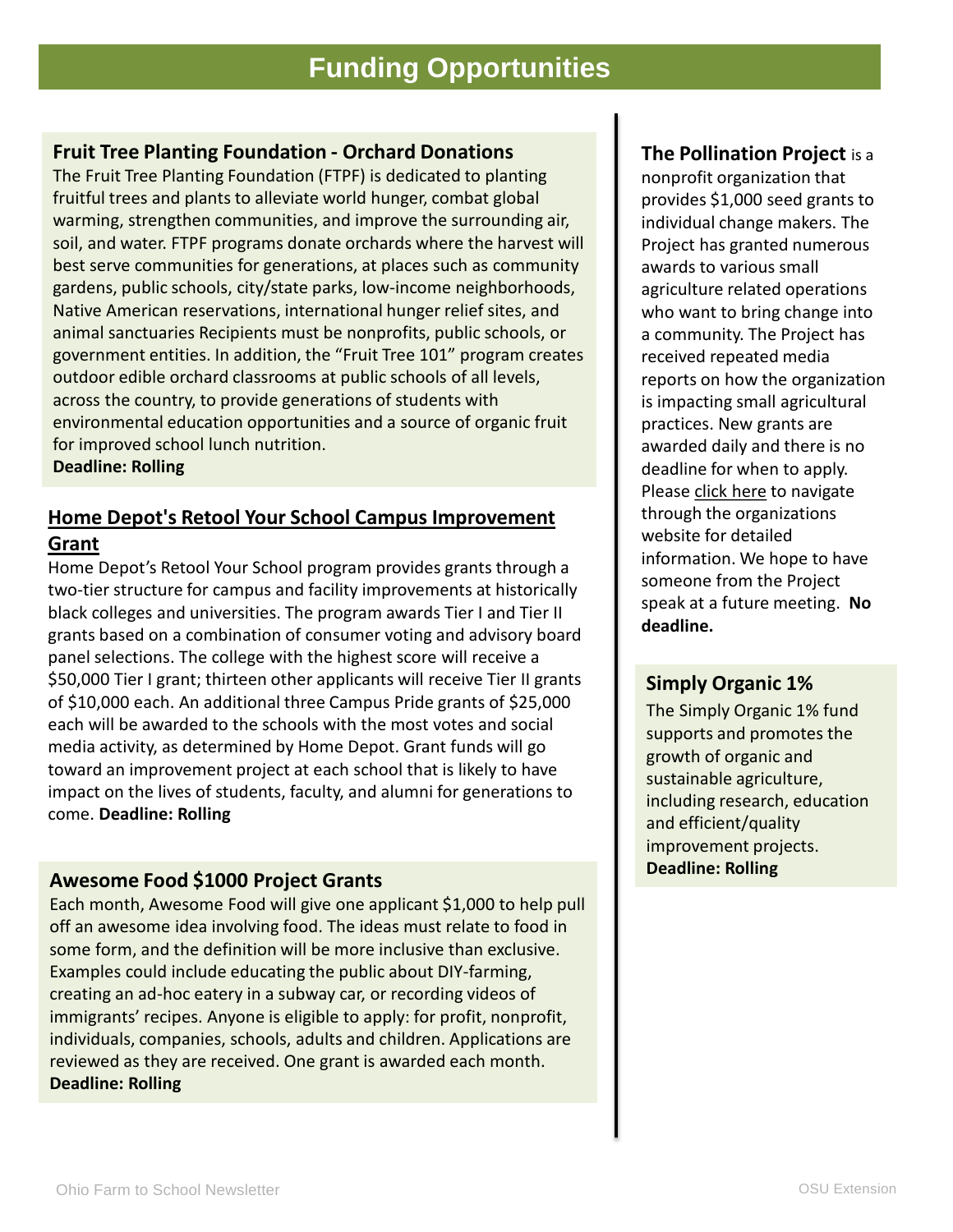### **Events & Webinars**

#### **[How to Measure School Lunchroom Successes](https://learn.extension.org/events/1649%23.U48b1PldXuQ)**

June 18th 2014 from 1-1:30 pm EST.

What does success look like in school food? Now a-days community pressure and the public eye are demanding that school food prove it's worth…but how? Success can take different forms and this webinar will cover a few of the most effective ways to publicize your great work! [Kathryn Hoy, RD, CD,](http://www.extension.org/pages/68784/kathryn-hoy%23.U48mbvldXuQ) manager of the Cornell Center for Behavioral Economics in Child Nutrition Programs, will address these topics through this webinar. By the end of the webinar attendees will:

- Identify at least one internal and one external method of measuring success
- Identify at least one method for sharing success with the public
- Create an action plan for involving the community in your school food program

To attend : <https://connect.extension.iastate.edu/healthyschools> For more information please visit [https://learn.extension.org/events/1649#.U48b1PldXuQ](https://learn.extension.org/events/1649%23.U48b1PldXuQ)

### **Summer Meals Matter** [Engaging Teens and Parents](http://org2.salsalabs.com/dia/track.jsp?v=2&c=ep2vxzwQ/Lj%2BwI%2BO2EzEGDP8ukiEmh%2BD)

#### **Tuesday, July 1, 2014 at 1:00 PM eastern**

Summer meals are a great way to engage the entire family- join us as sponsors from all over the country share how they build relationships with parents and teens. Whether it's through enrichment programs designed for different age groups, offering parent meals, or building relationships with community partners, advocates and sponsors will share their best practices for engaging the whole family in local summer meal programs.

### **Afterschool Meals Matter**

### [Applying for the CACFP Afterschool Meal Program and](http://org2.salsalabs.com/dia/track.jsp?v=2&c=zVoWgSubHeTG0y70fQL7xDP8ukiEmh%2BD)  Managing Paperwork

#### **Wednesday, July 16, 2014 at 2:00 PM eastern**

Join FRAC to hear how advocates, sponsors, and sites are managing the application process and paperwork required for the CACFP Afterschool Meal Program. Once the initial application is complete and an effective system of administering the program is in place, sponsors can find the implementation of their afterschool meals program to be beneficial both for their organizations and the community they serve.

#### **Teacher Workshop - Feeding the World: Science, Energy and Agriculture**

A workshop for teachers where questions are answered: How do we feed 9 billion people? How does production agriculture affect water quality? What is the value of corn production? Why biofuels? How can ag biotechnology contribute to food security? Soil and Sustainability: what is the link?

#### Taking **place Aug. 6-7 at Greene County Career Center**,

participants will see demonstration plots, talk to experts and practice a variety of labs related to water, soil and plant science. Each participant will receive over \$300 worth of classroom science materials. Ashland graduate credit is available with on-site registration.

All expenses are paid including materials, food, one-night shared hotel room. More information can be found [here.](http://events.r20.constantcontact.com/register/event?oeidk=a07e8s5lxnve49b6785&llr=sgavj6dab)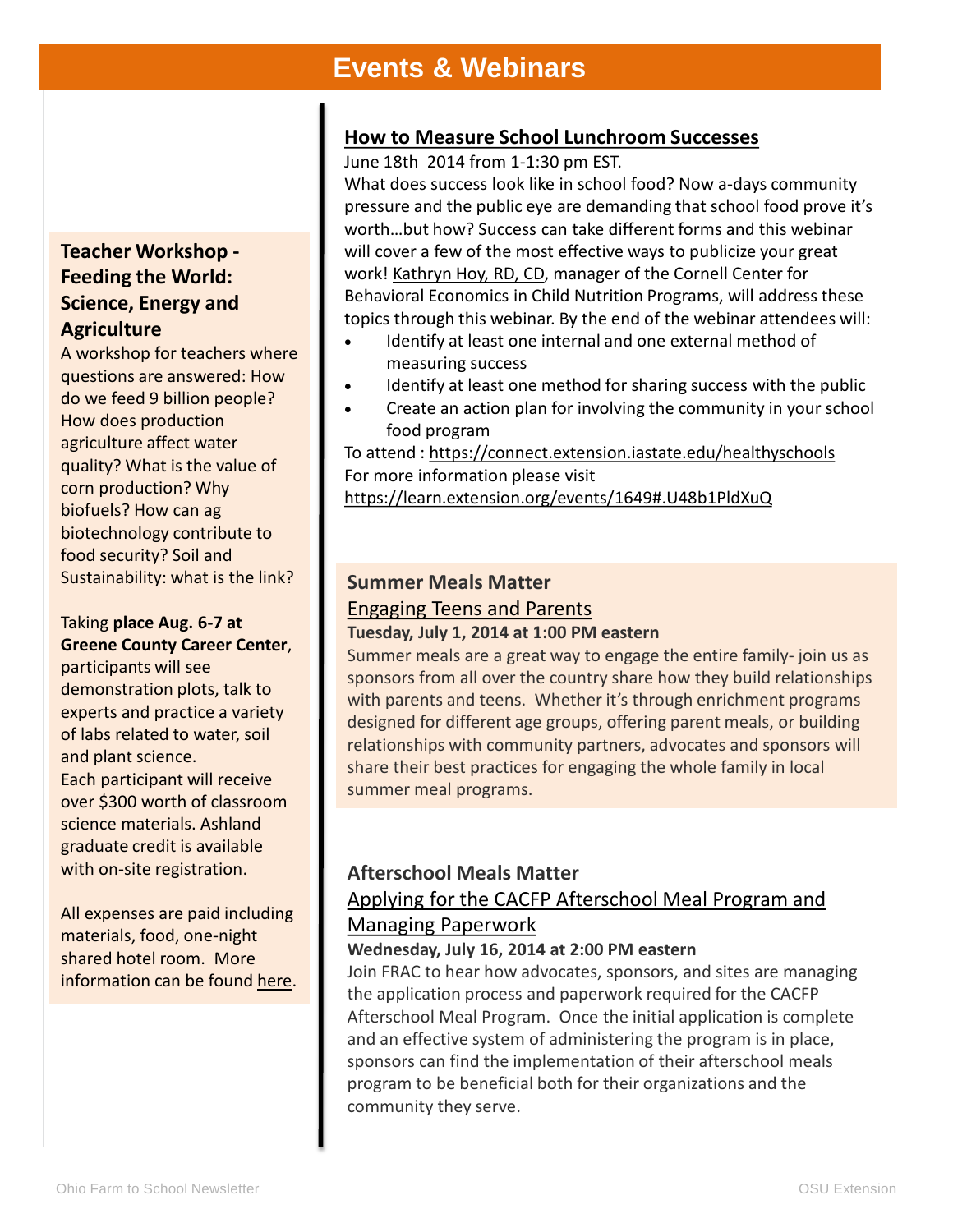### **Events & Webinars**

**Healthy Food + Healthy Ecosystems = Healthy Neighborhoods: A summer garden program for middle school youth**

#### **June 16, 4 - 5 p.m. EDT Hosted by EdWeb**

Middle schoolers can get a lot out of the school garden experience, from growing food to learning about the science underlying the natural world. At CitySprouts summer youth program in Cambridge, MA, 100 young people ages 11-13 go through a month-long summer internship program at various schoolyard garden locations.

[Register here](http://ow.ly/uUi1D).

#### **An Introduction to the Perishable Agricultural Commodities Act (PACA)**

Thursday, June 26, 2014 2:00 – 3:00 p.m. Eastern Time Join us for a live and interactive webinar session, "An Introduction to thePerishable Agricultural [Commodities Act \(PACA\)."](http://www.ams.usda.gov/paca)

PACA was enacted at the request of the fruit and vegetable industry to promote fair trade in the industry. PACA protects businesses dealing in fresh and frozen fruits and vegetables by establishing and enforcing a code of fair business practices and helping companies resolve business disputes.

#### **USDA Summer Meals Webcasts**

We have concluded our 2014 Summer Meals webcasts and you can access the full playlist [here!](http://links.govdelivery.com/track?type=click&enid=ZWFzPTEmbWFpbGluZ2lkPTIwMTQwNDI0LjMxNTgyNTUxJm1lc3NhZ2VpZD1NREItUFJELUJVTC0yMDE0MDQyNC4zMTU4MjU1MSZkYXRhYmFzZWlkPTEwMDEmc2VyaWFsPTE2OTkwOTQyJmVtYWlsaWQ9aGVsZW5AZmFybXRvc2Nob29sLm9yZyZ1c2VyaWQ9aGVsZW5AZmFybXRvc2Nob29sLm9yZyZmbD0mZXh0cmE9TXVsdGl2YXJpYXRlSWQ9JiYm&&&100&&&http://www.youtube.com/playlist?list=PLBccton6gOdrMM068BgMhlBuk-Xl2AhFq)

The webcasts covered information, tips, best practices, and lessons learned that will help make your Summer Program a total success! The series included:

- **· [Exploring the New USDA Summer Meals Toolkit & Website](http://links.govdelivery.com/track?type=click&enid=ZWFzPTEmbWFpbGluZ2lkPTIwMTQwNDI0LjMxNTgyNTUxJm1lc3NhZ2VpZD1NREItUFJELUJVTC0yMDE0MDQyNC4zMTU4MjU1MSZkYXRhYmFzZWlkPTEwMDEmc2VyaWFsPTE2OTkwOTQyJmVtYWlsaWQ9aGVsZW5AZmFybXRvc2Nob29sLm9yZyZ1c2VyaWQ9aGVsZW5AZmFybXRvc2Nob29sLm9yZyZmbD0mZXh0cmE9TXVsdGl2YXJpYXRlSWQ9JiYm&&&101&&&http://www.fns.usda.gov/sfsp-exploring-new-usda-summer-meals-toolkit-website)**
- **· [Be a Summer Meals Champion](http://links.govdelivery.com/track?type=click&enid=ZWFzPTEmbWFpbGluZ2lkPTIwMTQwNDI0LjMxNTgyNTUxJm1lc3NhZ2VpZD1NREItUFJELUJVTC0yMDE0MDQyNC4zMTU4MjU1MSZkYXRhYmFzZWlkPTEwMDEmc2VyaWFsPTE2OTkwOTQyJmVtYWlsaWQ9aGVsZW5AZmFybXRvc2Nob29sLm9yZyZ1c2VyaWQ9aGVsZW5AZmFybXRvc2Nob29sLm9yZyZmbD0mZXh0cmE9TXVsdGl2YXJpYXRlSWQ9JiYm&&&102&&&http://www.fns.usda.gov/be-summer-meals-champion)**
- **· [Can Elected Officials Help Feed Hungry Kids This Summer?](http://links.govdelivery.com/track?type=click&enid=ZWFzPTEmbWFpbGluZ2lkPTIwMTQwNDI0LjMxNTgyNTUxJm1lc3NhZ2VpZD1NREItUFJELUJVTC0yMDE0MDQyNC4zMTU4MjU1MSZkYXRhYmFzZWlkPTEwMDEmc2VyaWFsPTE2OTkwOTQyJmVtYWlsaWQ9aGVsZW5AZmFybXRvc2Nob29sLm9yZyZ1c2VyaWQ9aGVsZW5AZmFybXRvc2Nob29sLm9yZyZmbD0mZXh0cmE9TXVsdGl2YXJpYXRlSWQ9JiYm&&&103&&&http://www.fns.usda.gov/can-elected-officials-help-feed-hungry-kids-summer)**

**· [Food That's In When School Is Out –](http://links.govdelivery.com/track?type=click&enid=ZWFzPTEmbWFpbGluZ2lkPTIwMTQwNDI0LjMxNTgyNTUxJm1lc3NhZ2VpZD1NREItUFJELUJVTC0yMDE0MDQyNC4zMTU4MjU1MSZkYXRhYmFzZWlkPTEwMDEmc2VyaWFsPTE2OTkwOTQyJmVtYWlsaWQ9aGVsZW5AZmFybXRvc2Nob29sLm9yZyZ1c2VyaWQ9aGVsZW5AZmFybXRvc2Nob29sLm9yZyZmbD0mZXh0cmE9TXVsdGl2YXJpYXRlSWQ9JiYm&&&104&&&http://www.fns.usda.gov/food-thats-when-school-out-sfsp-and-afterschool-meals) The Summer Food Service Program and Afterschool Meals**

- **· [Utilizing Grants & Unique Partnerships to Serve More Summer](http://links.govdelivery.com/track?type=click&enid=ZWFzPTEmbWFpbGluZ2lkPTIwMTQwNDI0LjMxNTgyNTUxJm1lc3NhZ2VpZD1NREItUFJELUJVTC0yMDE0MDQyNC4zMTU4MjU1MSZkYXRhYmFzZWlkPTEwMDEmc2VyaWFsPTE2OTkwOTQyJmVtYWlsaWQ9aGVsZW5AZmFybXRvc2Nob29sLm9yZyZ1c2VyaWQ9aGVsZW5AZmFybXRvc2Nob29sLm9yZyZmbD0mZXh0cmE9TXVsdGl2YXJpYXRlSWQ9JiYm&&&105&&&http://www.fns.usda.gov/utilizing-grants-unique-partnerships-serve-more-summer-meals) Meals**
- **· [How Can You Solve Your Summer Meals Transportation Problems?](http://links.govdelivery.com/track?type=click&enid=ZWFzPTEmbWFpbGluZ2lkPTIwMTQwNDI0LjMxNTgyNTUxJm1lc3NhZ2VpZD1NREItUFJELUJVTC0yMDE0MDQyNC4zMTU4MjU1MSZkYXRhYmFzZWlkPTEwMDEmc2VyaWFsPTE2OTkwOTQyJmVtYWlsaWQ9aGVsZW5AZmFybXRvc2Nob29sLm9yZyZ1c2VyaWQ9aGVsZW5AZmFybXRvc2Nob29sLm9yZyZmbD0mZXh0cmE9TXVsdGl2YXJpYXRlSWQ9JiYm&&&106&&&http://www.fns.usda.gov/can-you-solve-your-summer-food-transportation-challenges)**
- **· [Finding Ways to Keep Schools Involved in Summer Meals](http://links.govdelivery.com/track?type=click&enid=ZWFzPTEmbWFpbGluZ2lkPTIwMTQwNDI0LjMxNTgyNTUxJm1lc3NhZ2VpZD1NREItUFJELUJVTC0yMDE0MDQyNC4zMTU4MjU1MSZkYXRhYmFzZWlkPTEwMDEmc2VyaWFsPTE2OTkwOTQyJmVtYWlsaWQ9aGVsZW5AZmFybXRvc2Nob29sLm9yZyZ1c2VyaWQ9aGVsZW5AZmFybXRvc2Nob29sLm9yZyZmbD0mZXh0cmE9TXVsdGl2YXJpYXRlSWQ9JiYm&&&107&&&http://www.fns.usda.gov/keeping-schools-involved-summer-meals)**
- **· [Make Your Summer Meals Site the Talk of the Town](http://links.govdelivery.com/track?type=click&enid=ZWFzPTEmbWFpbGluZ2lkPTIwMTQwNDI0LjMxNTgyNTUxJm1lc3NhZ2VpZD1NREItUFJELUJVTC0yMDE0MDQyNC4zMTU4MjU1MSZkYXRhYmFzZWlkPTEwMDEmc2VyaWFsPTE2OTkwOTQyJmVtYWlsaWQ9aGVsZW5AZmFybXRvc2Nob29sLm9yZyZ1c2VyaWQ9aGVsZW5AZmFybXRvc2Nob29sLm9yZyZmbD0mZXh0cmE9TXVsdGl2YXJpYXRlSWQ9JiYm&&&108&&&http://www.fns.usda.gov/make-your-summer-meals-site-talk-town)**

#### **The Soil that Feeds Us – Cultivating healthier food and a healthier environment on the farm** *Thursday, June 26, 12 p.m. ET/9 a.m PT*

What insights can farmers bring to the public health crisis of antibiotic resistance and the obesity epidemic? On this webinar, we bring together emerging perspectives from farming, soil science and public health from presenters Christine McCullum-Gomez, PhD, a registered dietitian and a nationally recognized expert on food, nutrition and environmental health; Healthy Food Action's **David Wallinga**, MD; and the Izaak Walton League's Agriculture Program Director **Bill Wenzel**. They'll talk about steps farmers take to improve soil health and resiliency, and the ways in which healthier soil produces healthier food, including links between bacterial flora in the human gut and bacteria in animals, soil and the broader environment. The presenters will also discuss how a broad constituency from farming, public health and the food movement can influence federal conservation programs for conventional and non-conventional growers.

REGISTER:**[https://attendee.gotowebinar.com/register/608549155406](https://attendee.gotowebinar.com/register/6085491554063313921) 3313921**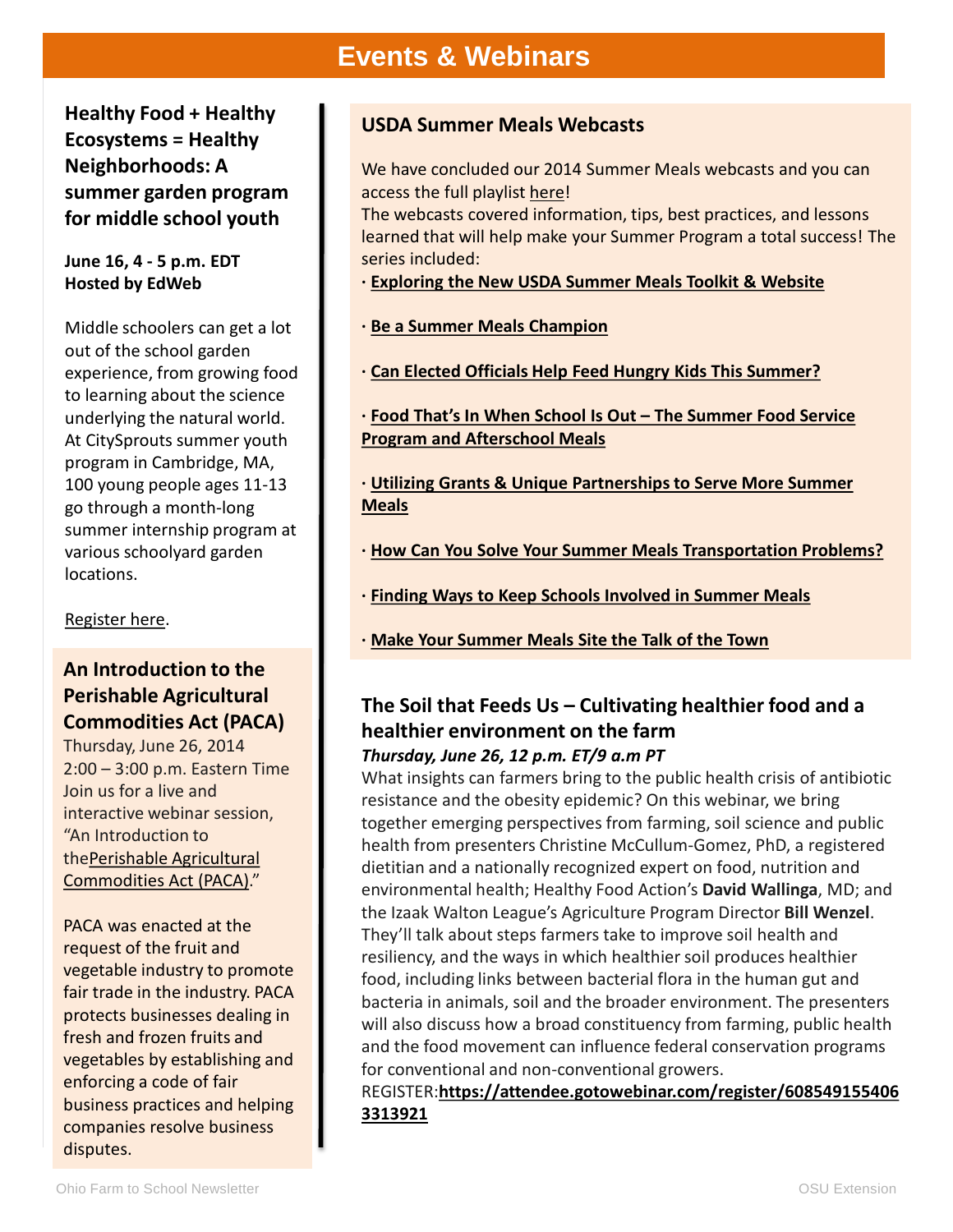### **Events & Webinars**

Please join us for the following Health Equity **Webinars** *Presented by the Transform Wisconsin Health Equity Team & The Prevention Institute*

**Webinar 1: Embedding Equity into Chronic Disease Prevention Initiatives Tuesday, July 8th 1:00 pm-2:30 pm** To join: [http://wisc.adobeconnect.com](http://wisc.adobeconnect.com/embeddingequity/) /embeddingequity/

**Webinar 2: The Role of Community Culture in Efforts to Create Healthier, Safer, and More Equitable Places Friday, August 8th 1:00 pm-2:30 pm** To join: [http://wisc.adobeconnect.com](http://wisc.adobeconnect.com/roleofcommunityculture/) /roleofcommunityculture/

**Webinar 3: Communicating Health Equity and Prevention Early September, more details to come** To join: [http://wisc.adobeconnect.com](http://wisc.adobeconnect.com/he3/) /he3/ Please contact Paula at [ptran@wisc.edu](mailto:ptran@wisc.edu) with questions.

**OPGMA-Ohio Produce Growers & Marketers Association Announce: Summer Tour & Field Day! Date: June 25, 2014 Locations: Canfield, OH & Columbiana, OH**

#### **Meet the Farms**

OPGMA has scheduled two amazing locations for their Summer Tour and Field Day. Between the two farms, attendees will experience agritourism at its best, as well as what it takes to be successful as both a wholesaler and retailer.

#### **Tour Visits**

#### *White House Fruit Farm - Canfield, OH*

"Little did the family's ancestors realize when they first settled in the area in the 1800s that the beautiful rolling hills would become some of the most productive farmland in the state. Today, this 200-acre produce farm features apples, peaches, strawberries, blueberries, and vegetables. White House Fruit Farm (WHFF) markets all their crops through their own farm market. David and Phyllis Hull, and their children David and Debbie, have diversified the business into a yearround agritourism experience. They offer at least one on-farm agritourism event every month from May-October. The tour will include orchard and small fruit production locales and the farm market."

#### *McMaster Farms - Columbiana, OH*

"McMaster Farms is a third-generation 1,800-acre farm. 350 acres are devoted to sweet corn; 75 acres to pumpkins; the remainder to grain crops. McMaster has a one-of-a-kind sweet corn counter that counts the corn that goes into the bag being filled for the customer. They also pack into crates and RPCs for different customers. The hydro-cooler keeps sweet corn as fresh as first picked. The wholesale side of the business ships as far away as South Carolina. McMaster recently launched Tico Irrigation, which repairs and customizes aluminum irrigation pipe and fittings. You will see this operation while on the tour."

To find more information and to register... Please visit www.opgma.org/Tour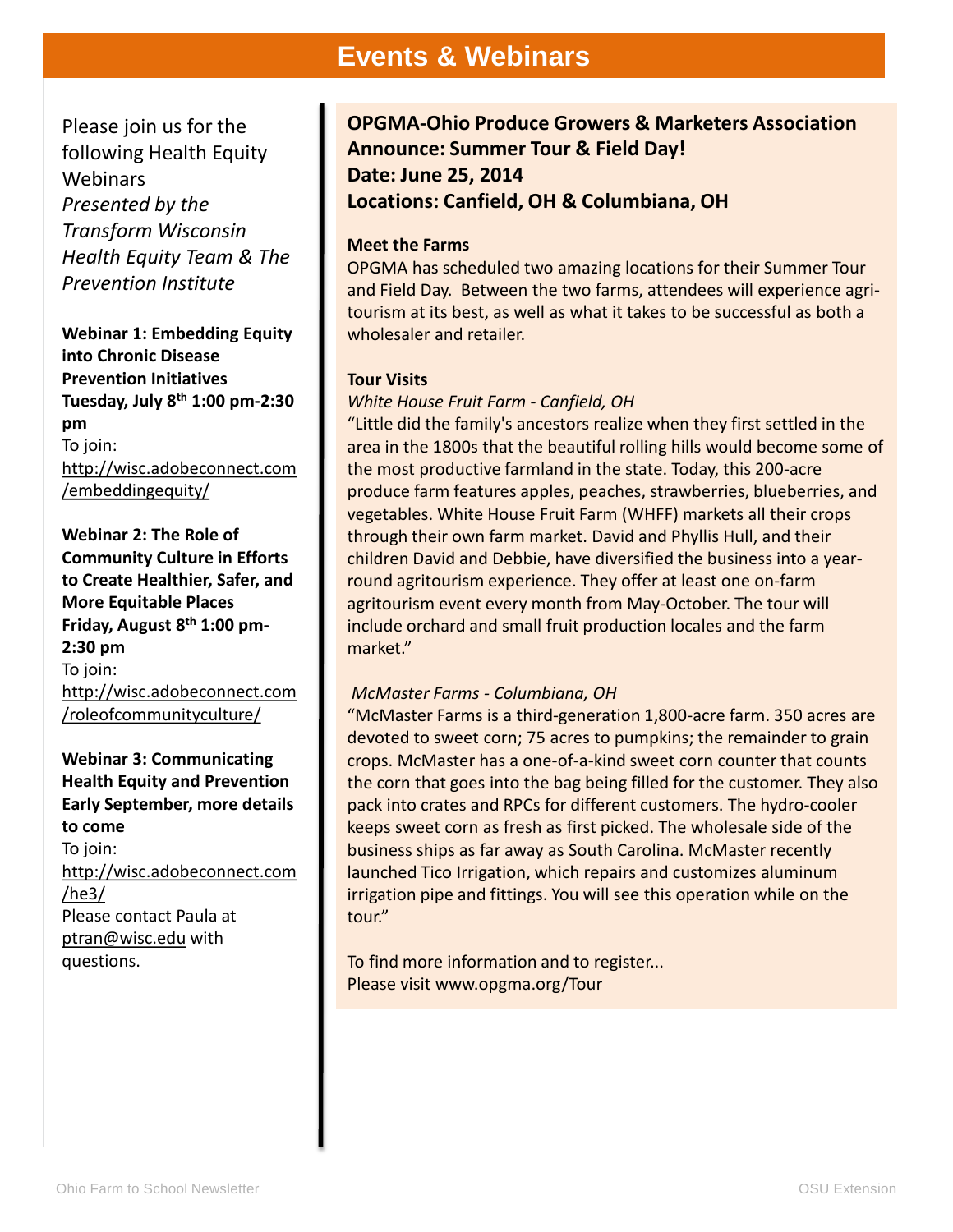### **USDA Updates**

### **USDA Webinar Series**

from procurement basics to using geographic preference, <sup>click</sup> [here](https://www.surveymonkey.com/s/WT8ZWYS). "Beginning January 2014 through June 2014, the USDA Farm to School Program will host two webinars each month to showcase the variety of ways school districts can purchase local foods. **The webinars will be held at 2:00 p.m. Eastern Time on the second and fourth Thursdays of the month.** Topics will include everything to finding local producers, to buying local through DoD

Fresh. See the schedule for more information. "

#### **Webinar Schedule:**

- Using DoD Fresh to Purchase Local June 12
- Tying It All Together and Digging In June 26

To register for one or several of the sessions, please

#### **Farm to School Census Website Relaunched with Final Results and New Features**

Final results of the [USDA Farm to School Census](http://links.govdelivery.com/track?type=click&enid=ZWFzPTEmbWFpbGluZ2lkPTIwMTQwNjAzLjMyNzUyNDQxJm1lc3NhZ2VpZD1NREItUFJELUJVTC0yMDE0MDYwMy4zMjc1MjQ0MSZkYXRhYmFzZWlkPTEwMDEmc2VyaWFsPTE3MDQ5NTU3JmVtYWlsaWQ9dmhlcmFsZEB3aXNjLmVkdSZ1c2VyaWQ9dmhlcmFsZEB3aXNjLmVkdSZmbD0mZXh0cmE9TXVsdGl2YXJpYXRlSWQ9JiYm&&&100&&&http://www.fns.usda.gov/farmtoschool/census%23/?utm_source=June&utm_medium=email&utm_campaign=newsletter) are now available! USDA and the Secretary of Agriculture will be highlighting this milestone on Monday, June 9, during the White House Rural Council meeting focused on local and regional food systems. For more information on how to virtually tune in to the White House Rural Council meeting, visit [www.usda.gov.](http://links.govdelivery.com/track?type=click&enid=ZWFzPTEmbWFpbGluZ2lkPTIwMTQwNjAzLjMyNzUyNDQxJm1lc3NhZ2VpZD1NREItUFJELUJVTC0yMDE0MDYwMy4zMjc1MjQ0MSZkYXRhYmFzZWlkPTEwMDEmc2VyaWFsPTE3MDQ5NTU3JmVtYWlsaWQ9dmhlcmFsZEB3aXNjLmVkdSZ1c2VyaWQ9dmhlcmFsZEB3aXNjLmVkdSZmbD0mZXh0cmE9TXVsdGl2YXJpYXRlSWQ9JiYm&&&101&&&http://www.usda.gov) Until then, here are a few new features to explore: **The new data includes more than 1,500 new and updated responses.** 9,896 school districts completed the Census, increasing the response rate to 75%. The total dollars invested in local communities during the 2011-2012 school year increased to \$385 million! [Click here to check out the national overview >](http://links.govdelivery.com/track?type=click&enid=ZWFzPTEmbWFpbGluZ2lkPTIwMTQwNjAzLjMyNzUyNDQxJm1lc3NhZ2VpZD1NREItUFJELUJVTC0yMDE0MDYwMy4zMjc1MjQ0MSZkYXRhYmFzZWlkPTEwMDEmc2VyaWFsPTE3MDQ5NTU3JmVtYWlsaWQ9dmhlcmFsZEB3aXNjLmVkdSZ1c2VyaWQ9dmhlcmFsZEB3aXNjLmVkdSZmbD0mZXh0cmE9TXVsdGl2YXJpYXRlSWQ9JiYm&&&102&&&http://www.fns.usda.gov/farmtoschool/census%23/?utm_source=June&utm_medium=email&utm_campaign=newsletter)

**Census data is now searchable and publicly available.** Users can conduct customized searches and download information at the national, state, and school district level in a visually rich and easy to navigate format. [Click here to check out the data explorer >](http://links.govdelivery.com/track?type=click&enid=ZWFzPTEmbWFpbGluZ2lkPTIwMTQwNjAzLjMyNzUyNDQxJm1lc3NhZ2VpZD1NREItUFJELUJVTC0yMDE0MDYwMy4zMjc1MjQ0MSZkYXRhYmFzZWlkPTEwMDEmc2VyaWFsPTE3MDQ5NTU3JmVtYWlsaWQ9dmhlcmFsZEB3aXNjLmVkdSZ1c2VyaWQ9dmhlcmFsZEB3aXNjLmVkdSZmbD0mZXh0cmE9TXVsdGl2YXJpYXRlSWQ9JiYm&&&103&&&http://www.fns.usda.gov/farmtoschool/census/explore/?utm_source=June&utm_medium=email&utm_campaign=newsletter)

**Census infographics featuring both state and national data are available for download.** The relaunched site features several new graphics that depict results, and the images are available as high resolution JPGs. [Click here to check out the media kit >](http://links.govdelivery.com/track?type=click&enid=ZWFzPTEmbWFpbGluZ2lkPTIwMTQwNjAzLjMyNzUyNDQxJm1lc3NhZ2VpZD1NREItUFJELUJVTC0yMDE0MDYwMy4zMjc1MjQ0MSZkYXRhYmFzZWlkPTEwMDEmc2VyaWFsPTE3MDQ5NTU3JmVtYWlsaWQ9dmhlcmFsZEB3aXNjLmVkdSZ1c2VyaWQ9dmhlcmFsZEB3aXNjLmVkdSZmbD0mZXh0cmE9TXVsdGl2YXJpYXRlSWQ9JiYm&&&104&&&http://www.fns.usda.gov/farmtoschool/census%23/media/?utm_source=June&utm_medium=email&utm_campaign=newsletter)



Questions about the Census? Email us at [farmtoschool@fns.usda.gov.](mailto:farmtoschool@fns.usda.gov)

USDA distributed the Farm to School Census (the Census) to 13,133 public school districts in the United States, 9,887 of which completed the Census. 4,322 districts operating approximately 40,328 schools with 23,513,237 students in attendance are bringing the farm to school.